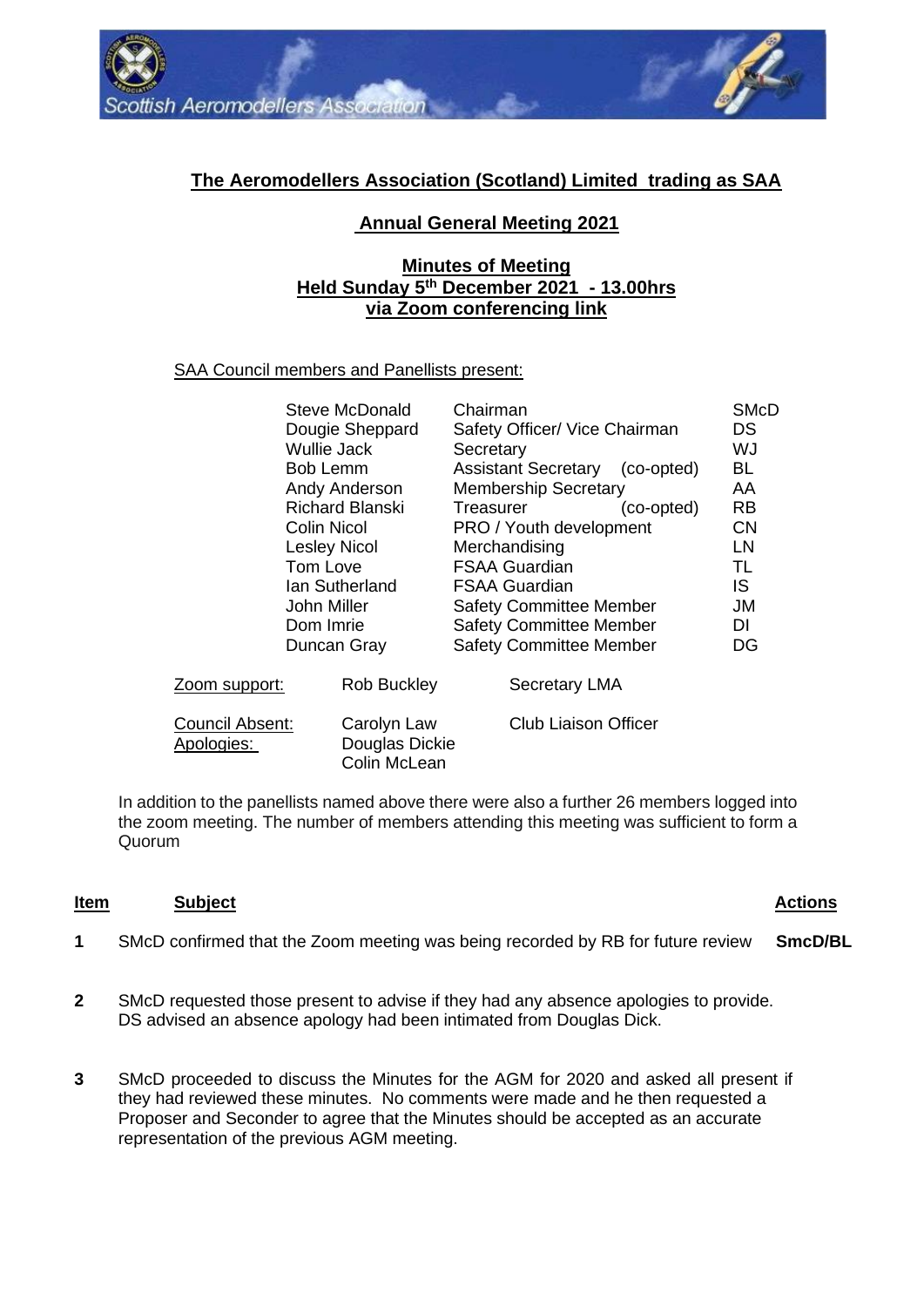

Proposer: Bill Anderson Seconder: Brian Barclay

Rob Buckley was requested to open the Zoom facility for members to vote to confirm agreement of the proposal.

74% of the membership approved the Minutes with 26% abstaining from the voting. The 2020 AGM Minutes were therefore accepted.

**4** SMcD welcomed members to the meeting of the 2021 AGM and proceeded to introduce those panellists present and visible on the zoom screen including two Guardians. (SAA members attending via zoom could not be viewed during the meeting) SMcD also explained that the LMA had offered use of their Zoom webinar service to facilitate the meeting and thanked Rob Buckley LMA Secretary who was on hand to support the SAA during the meeting.

## **5 Chairmans Report**

SMcD commenced his report by asking members to take a moment to remember those people who had passed away during the previous year and he paid his respects to Bill Grimsley who died 18th September 2021. He thanked Tom Laird for producing a special edition of the Airtime magazine in tribute to Bill who was a former leading member of the SAA Council.

He also commented that not long after Bills passing, Harry Cousins, a long time member of the Livingston model aero club had also passed away.

On the 25th October 2021 Aubin Bryce died after a short illness. He had been a member of the Falkirk club and a long servicing member of the RAF Air cadets providing support, and training the cadets in the skills of RC model flying.

SMcD then moved on to discuss the revocation of the CAA Article 16 authorisation in March 2021 due to the submission of incomplete paperwork by the SAA Council,

The Council failed to meet the time deadline for submission of the full documentation and as a consequence the authorisation was revoked. A further list of requirements was provided by the CAA and subsequent SAA Council meetings were held to determine the way forward.

Four options were considered:

1 The SAA Safety Committee to undertake a complete rewrite of the Safety code and Achievement Scheme and submit a fresh application to the CAA.

2 Enlist the services of an external consultancy service to prepare and submit the application on our behalf.

3 Consider the amalgamation of the SAA within the LMA to retain the SAA identity and independent funding.

4 Allow the SAA to be swallowed by the BMFA and thereby lose all identity and all funds.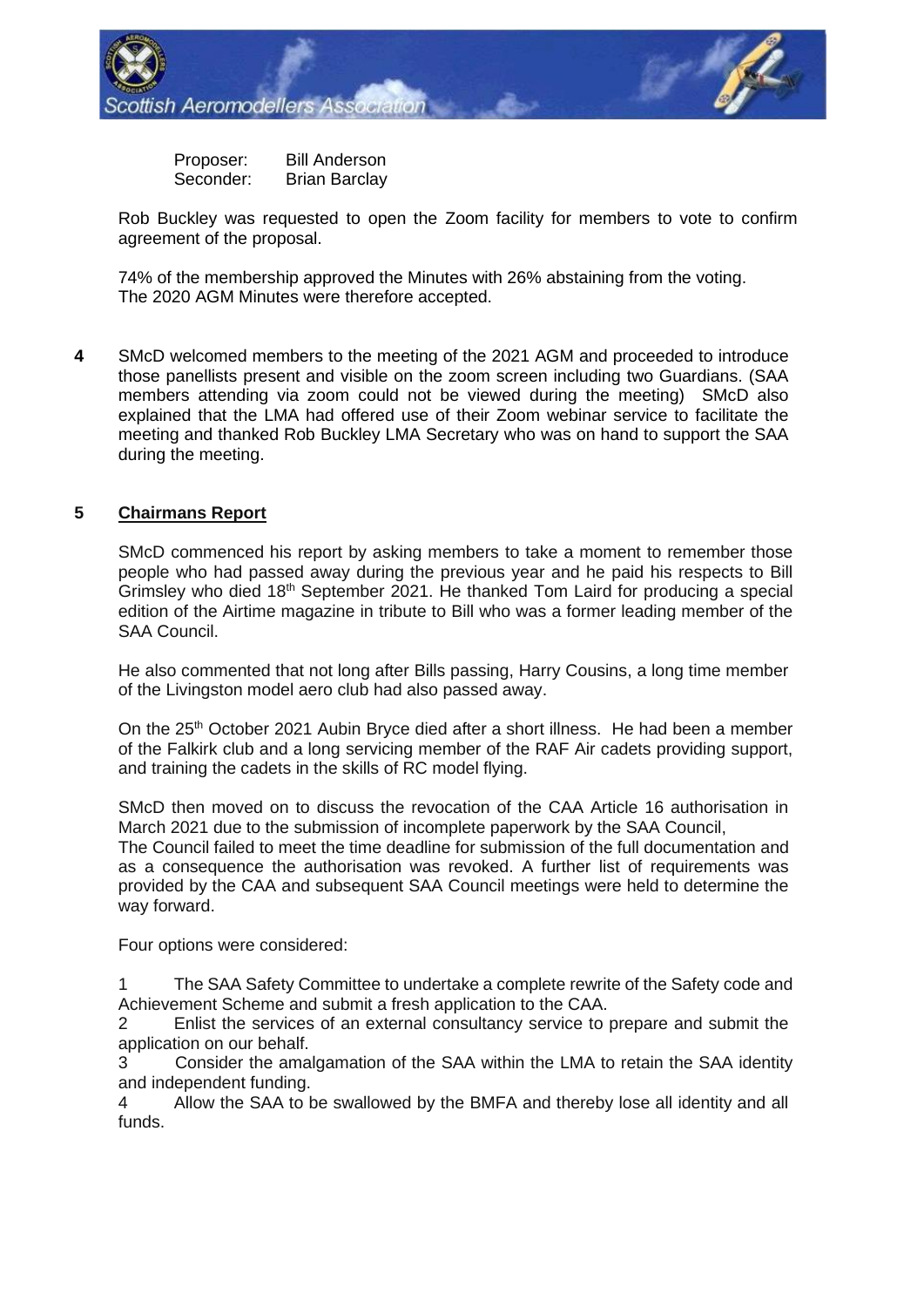

The Council discussions determined that options 3 and 4 were not in the interest of the SAA at this time, and although option 2 may have achieved the Article 16 authorisation, this would have required a payment in the region of £24k, similar to that made by the LMA. Also it was feared that the CAA may have considered that by having an external service undertake the completion of this application they may still not issue the authorisation if they considered the SAA did not possess the expertise within our membership to create a Safety code and Achievement scheme.

Option1 was therefore chosen, however this submission of our revamped application would be with the added input and support provided by John Miller an ex CAA employee with a wealth of knowledge as to how the CAA review of applications would be conducted. John was co-opted on to the Safety Committee to assist with the new application.

SMcD stated that members had been informed that until the SAA are granted Article 16 authorisation members would have to fly under the Open category – unless they were also members of the BMFA or LMA then they would be flying under the other associations authorisation.

The SAA Council acknowledged that this issue had been deeply upsetting to members and in particular those who regularly fly above 400ft who would now be restricted to flying in the Open category. SMcD apologised to all members on behalf of the SAA Council.

He continued by advising that the re written application draft had been completed and a version had been circulated to Council members for final scrutiny and approval prior to being sent forward to the CAA, He expressed his thanks to the Safety committee members and John Miller in particular.

SMcD moved on to discuss the Council members changes and welcomed Richard Blanski (RB) as the co-opted Treasure having taken over the role following the resignation of the previous incumbent. He also announced the Assistant Secretary role was now being undertaken by Bob Lemm (BL) who has been co-opted onto the SAA Council pending the AGM voting process. The role of Webmaster is currently vacant and web changes have been undertaken by SMcD, however BL will now also support with this function.

SMcD voiced his concern regarding the use of Facebook media as the lack of control in managing the public input may be detrimental to the SAA going forward. Further discussions would be required to determine if the SAA Facebook page should continue.

He also expressed his concern that comments on alternative aeromodelling Facebook pages had been 'posted' which were derogatory to the SAA for not providing assistance at locally arranged events, and he encouraged ALL aeromodellers and event organisers to make direct contact with the SAA Council to ensure events and meetings are promoted and suitably controlled.

If no contact is made then the SAA Council are unaware of the activity and therefore and cannot lend support.

SMcD confirmed that as soon as Covid restrictions were relaxed he intended to visit clubs and events scheduled for 2022 to meet members around the country.

He added that as this had been his first year as SAA Chairman, he was disappointed to hear some of the negative and vitriolic comments directed at the Council by members who were themselves unwilling to assist with the workload of the Council volunteers. He did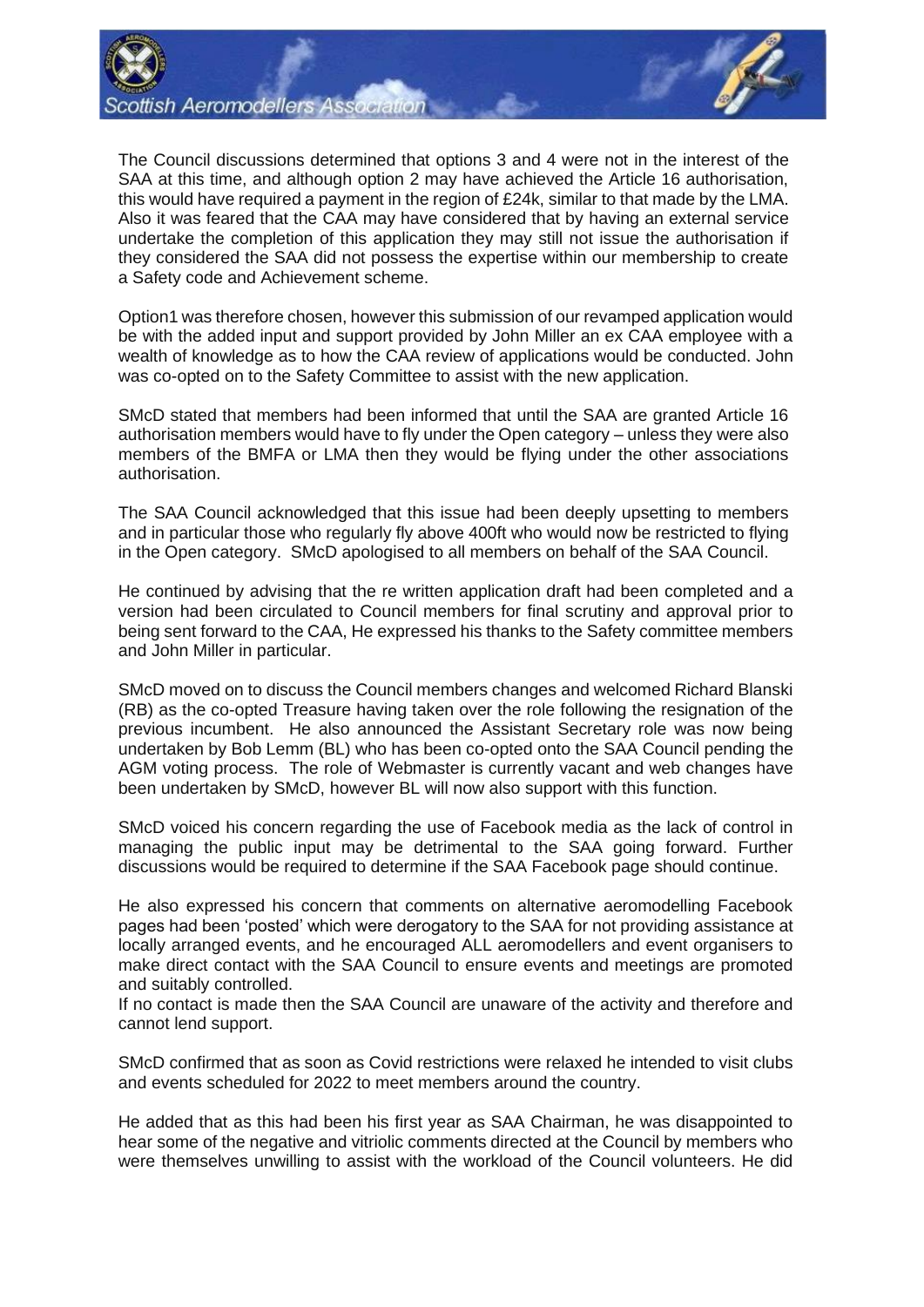

however welcome constructive criticism and offers of support from members to help develop and strengthen the SAA.

On a more positive note he described his vision for the SAA in the coming years where he wants to see a revival of the training and testing program and he hopes to fulfil his intention to visit clubs to 'meet the members' to hear their feedback regarding their perception of the SAA.

He announced his wish to have at least one SAA sponsored 'fly in' during 2022 and possibly a Scottish model air show ( depending on Covid restrictions and site availability), His main wish is to have the SAA members flying under the CAA Article 16 authorisation.

In conclusion he stated that the SAA can have a strong and successful future but only with the help and support of its membership and he invited everyone to work together to ensure this was the case.

He ended his report by thanking all members of the Council and the Safety committee for their efforts and the Guardians for their input over the past year. He wished everyone on the call 'A very merry Christmas and safe, healthy and prosperous New Year.'

#### **6 Vice Chairman / Safety Officer Report**

The following is a statement prepared by the Vice Chairman / Safety Officer:

*There is very little to report as vice chair. I attended a waterplane event at Loch Earn between lockdowns and was very impressed by the set up to ensure Covid regulation compliance, and an enjoyable and safe day was had by all I spoke to.*

*The majority of my efforts this year have been as Safety Officer working on the Article 16 Authorisation application with the safety committee and sub-committee.*

*I must thank Don Imrie. Duncan Gray, Jim McGlynn, Wullie Jack and the sorely missed Bill Grimsley for the months of work they have put in behind the scenes working towards achieving this. I must also thank John Miller, who in a previous existence was a CAA inspector and as such was press ganged into joining the Safety Committee and giving up the last few months of his time to ensure the Safety Code and Achievement scheme documents were compliant with the Article 16 Authorisation application.* 

*A time consuming and thankless task. So, John, please accept our heartfelt thanks.*

*I am pleased to announce our application is going through final checks and peer review at the moment and will be ready to send within the next couple of weeks.*

*I am intending to re-instate training and testing weekends in 2022, Covid rules permitting. I know that there are numerous members wishing tests, and I am aware that some tests were carried out in 2021, but these were few and far between.*

*What I need is a list of clubs throughout the country who would be willing to host a T&T event and we can then select a fair spread of venues across Scotland to give as many as possible a chance to attend one within reasonable distance of their home.*

*I also have a list of examiners who I will be contacting to see if they still wish to remain on the active list of examiners.*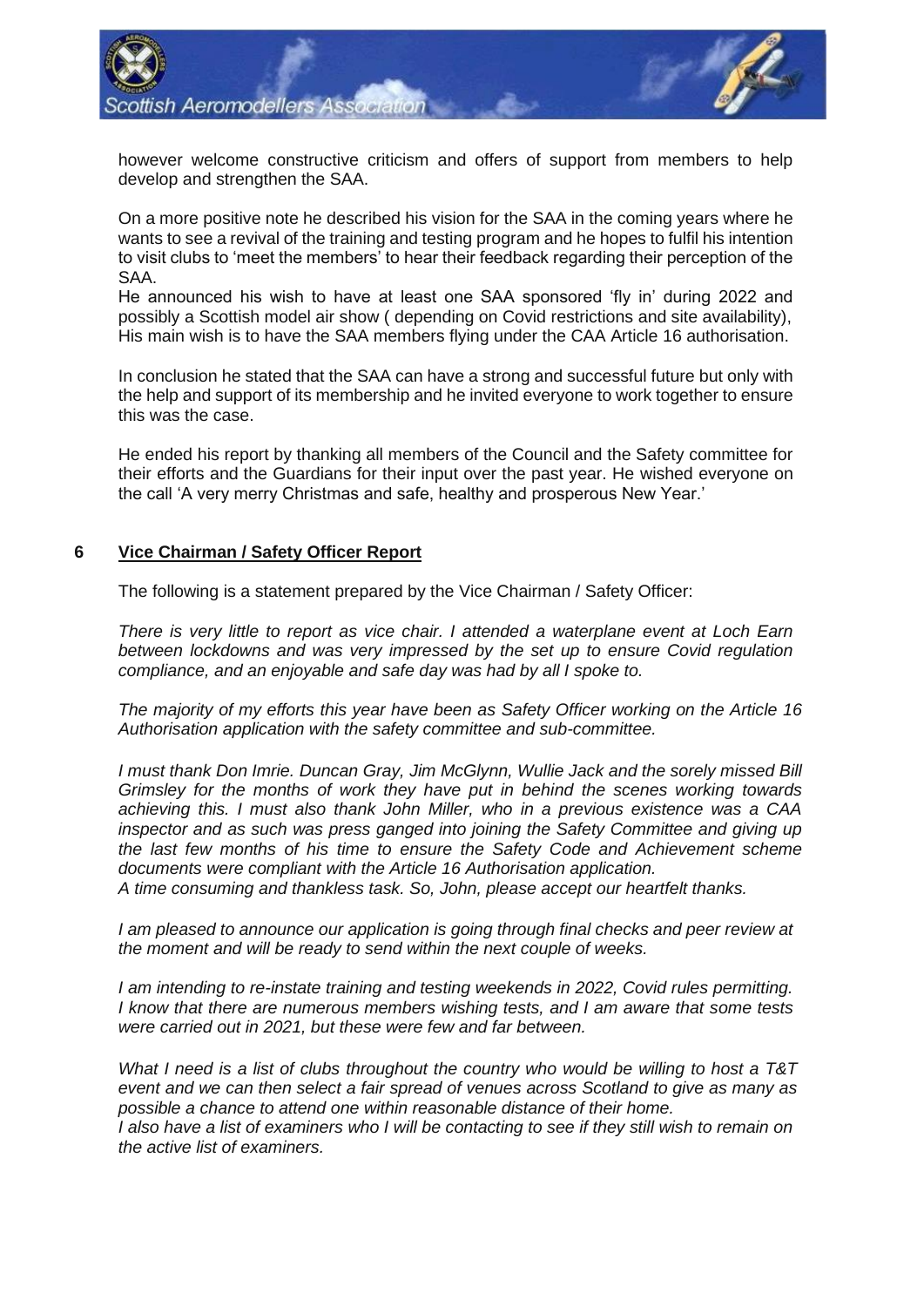

*Any examiners attending the AGM, would you e-mail me at [safety@saaweb.uk](mailto:safety@saaweb.uk) to let me know what you wish to do, it'll save a phone call.* 

*Finally, I would like to thank the Council, Safety Committee and the membership for their support over what can only be described as an "Annus Horribilis".*

## **7 Secretary Report**

WJ opened by thanking Arty Fisher (previous Assistant Secretary) for the provision of the 2020 AGM Minutes.

He then gave a short introduction into the duties he has undertaken in 2021 with the onset of further Covid restrictions, he has been supporting the membership with implementing the Track and Trace procedures recommended by the Sports Council of Scotland.

The loss of Article 16 authorisation had increased the workload for many Council members and the Secretary role in particular as many emails were received questioning the limitations of flying in the Open category.

He also stated that much of his time had been spent dealing with Insurance enquiries as members sought clarification on a number of issues.

In conclusion he hoped he would be able to enjoy more model flying in 2022 as he had been severely restricted during the past year due to personal concerns surrounding Covid restrictions.

## **8 Assistant Secretary Report.**

BL commenced his report by stating that since being co-opted onto the SAA Council on 2<sup>nd</sup> November 2021, he had been surprised to see the high levels of activity undertaken by all members of the Council. In particular he made comment of the work of the Safety Committee in the re-write of the Safety code and Achievement award scheme and also the seasonal increase in workload for the Membership secretary, Andy Anderson processing membership applications in a short period of time.

He continued by expanding on areas of administration he anticipated he would be able to assist the SAA Council. This included communications with Companies House / OSCR and HMRC and he intended to work closely with the SAA Treasurer to ensure the legal obligations for these government bodies were met and the SAA accounting procedures were fit for purpose going forward.

He also discussed his wish to implement a 2022 'Strategy plan' and would be working with Council to discuss ways in which to reinvigorate Scottish Aeromodelling after the stagnant period during lockdown.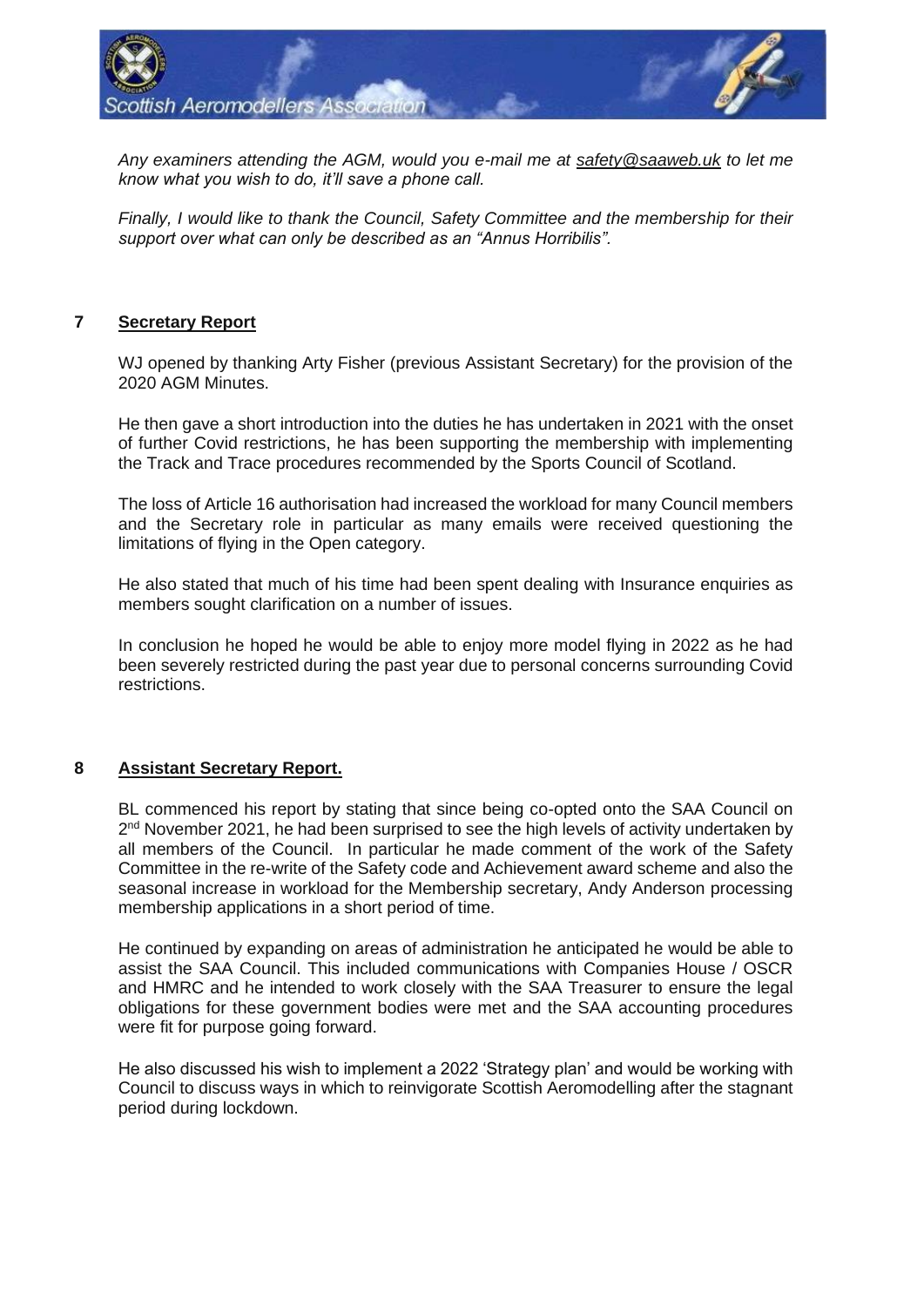

In summary he stated he was looking forward to assisting with new projects planned and in particular the launch of a new clothing range and the planning and organisation of regional 'fly-in' events.

He concluded by acknowledging that members were disappointed with the SAA loss of Article 16 authorisation and it would now be up to the new Council to work hard to promote the SAA in a professional and business like manner to regain the trust and support of members.

BL then invited questions from the membership and SMcD advised there was a Zoom facility for this process. No questions were raised.

## **9 Treasurer Report**

RB introduced himself as having only recently commenced in post in September 2021 and proceeded to thank Gordon Hunter (previous SAA Treasurer) for his help in guiding him through the various processes which had been used to prepare the SAA accounts.

RB stated that a reference to Gordon in the submission of the unaudited accounts to the AGM was in recognition of the sterling work he had done in the preparation of the accounting information prior to handover as he did not think it would be appropriate to take credit for Gordon's hard work.

He then spoke about the current state of the SAA funding and whilst the figures are healthy there had been a significant loss this year as a result of a Council decision to reimburse 50% of membership fees for 2021 in consideration of the reduced flying availability during the Covid shut down. Previous estimates suggested this anticipated loss would be in the region of £12k to £14k however the actual figure is just over £10k. The norm for SAA annual income is a small surplus however RB considered this year (2022) will see a reduction in members renewing their membership due to Covid lock down restrictions and the SAA having not yet secured the CAA Article 16 authorisation.

He continued by advising the members that as SAA is the trading name for The Aeromodellers Association (Scotland) Limited, the limited company will require to submit professionally audited accounts to Companies House in the future.

Although the SAA has suffered a significant drop in income during 2021, this has not impacted on the Reserve account which is monies set aside to further develop the future growth of the SAA.

He concluded his report by wishing the membership a good Christmas and a Happy New year.

## **10 Membership Secretary's Report.**

The following is a prepared report submitted by Andrew Anderson: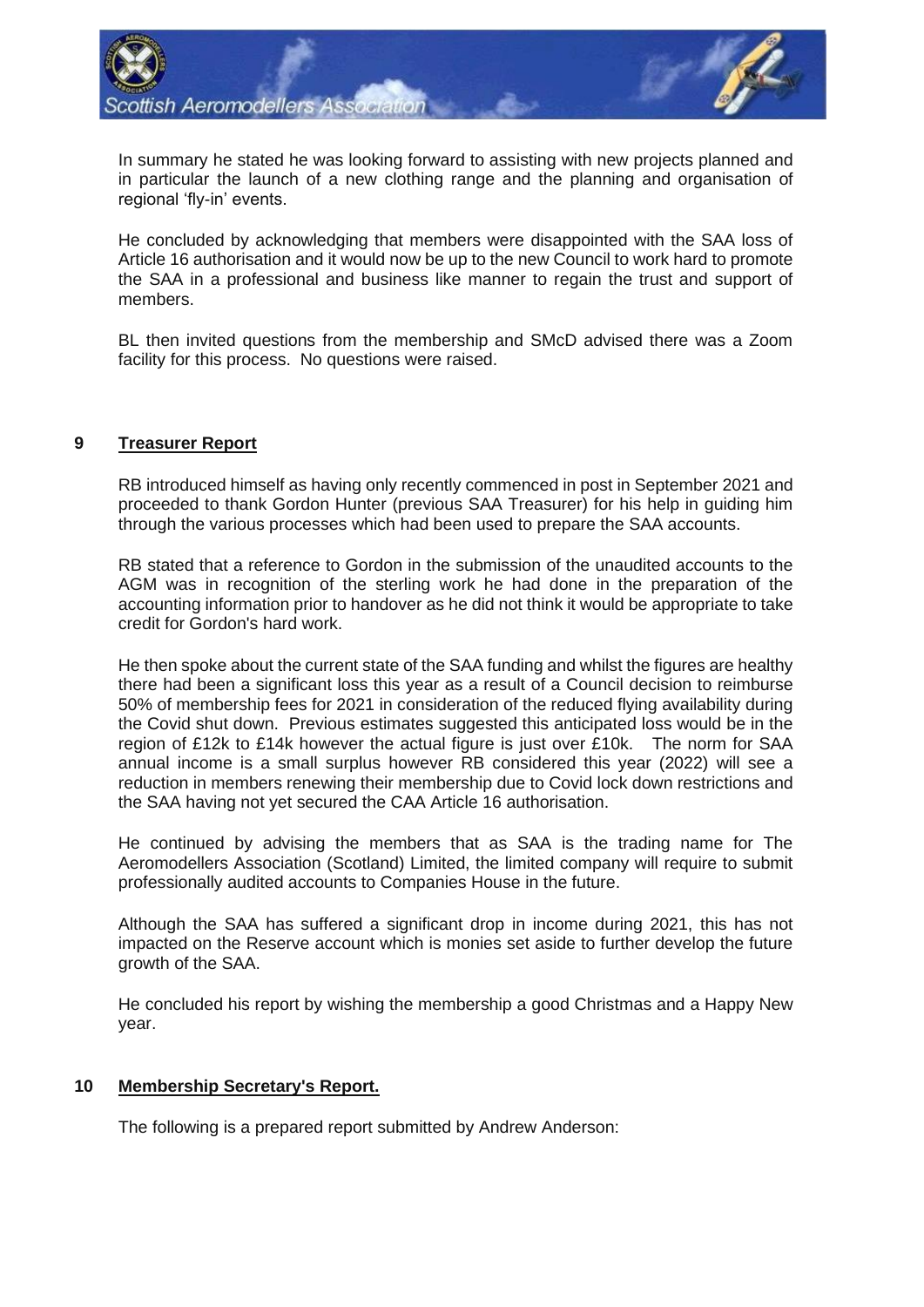

*Membership renewals for 2022 are as busy as usual and thank you for your assistance when I have a query.*

*The CAA Introduced GBR-RP- and GBR-OP- registrations which stands for RP-remote pilot and OP- operator pilot. The old FLY-ids were issued for a three year period and when they expire a new GBR-RP- registration will be issued. Anyone that has renewed their OP- registration in 2021 were issued with the new GBR-OP registration.* 

*I have started issuing the new registrations on your membership cards and this will take until next year to phase in completely. I will only issue both the GBR- registrations on your cards. No FLY and GBR- will be printed on the same card, as the FLY- IDs are due to expire throughout this year and 2022.* 

*The CAA will send out an e-mail reminder to members about 3 weeks before your expiry date and gives you details for renewing online and receiving your next years registration that day.*

*At this moment the SAA have 52 Clubs. I also have issued 7 new membership numbers this year.* 

*We the SAA have a total of 932 Members which include 17 FSAA (Fellows) 5 Complementary members which is down by 12 members from last year.*

*Covid has still affected our flying season and events and lets hope 2022 will let us all get back to a little normality allowing testing and training weekends and club events to take place.*

| Safety Awards issued. The awards are $=$ |       | 8 FWP (B)<br>1 ETH (B) |  |
|------------------------------------------|-------|------------------------|--|
|                                          | Total | 9 Passes.              |  |
| That concludes my report for 2021.       |       |                        |  |

## **11 PRO / Youth Development Officer**

The following is a prepared bullet point report provided by Colin Nicol:

*Youth organisations are starting to open up but meetings are still very guarded due to Covid restrictions.*

*Working with the 2 Squadron Flying Training School at Kirknewton to regenerate the training school we had before the pandemic is turning out to be productive and has generated some interest directly within the RAF.*

*Sqn Ldr Calum Law an RAF instructor, front line tornado pilot & CFI Kirknewton supports the merits of models to train the RAF Air cadets. He has also joined the SAA and is in the process of doing his bronze. On this point I would like to thank Don Imrie and Bill Anderson for helping me out at Kirknewton.*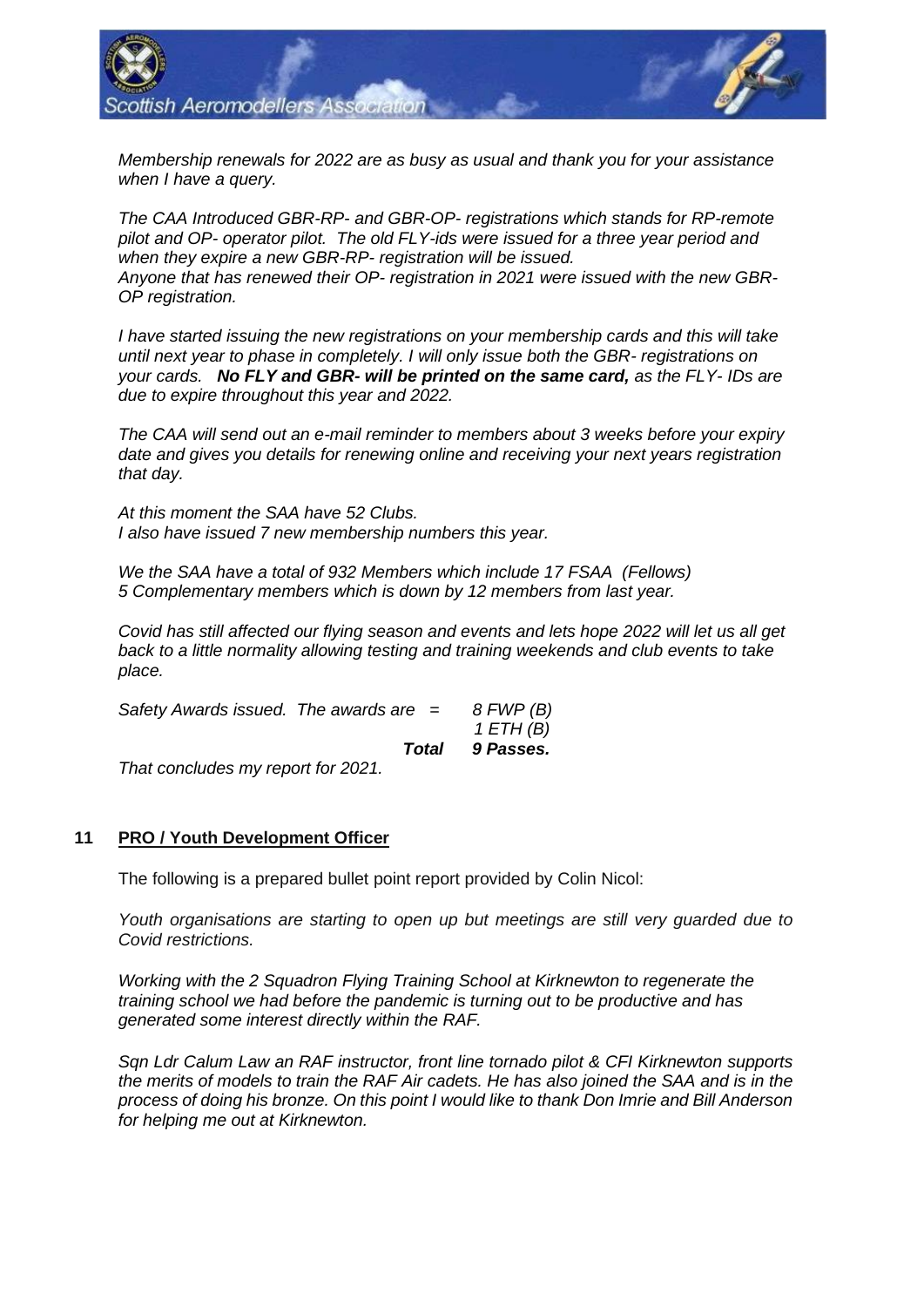

*There is a fund which was raised by donations from Scoonie Hobbies (Andy and Stevie McCue) and by the collections work the cadets have done at the air shows. This year there was an RC Flight simulator presented to Dougie Sheppard for the cadets* 

*Hamilton Sqn from this fund.*

The fund is also being used to create an FPV flight training system where the model *controller view will be from the cockpit rather than the ground. We have had our first trials for this equipment and it works.*

*Any donations of Servos, receivers & equipment surplus to your requirements, that you feel would be of use to the training scheme, would be much appreciated.*

*We mourn the loss of both Aubin Bryce and Bill Grimsley who both helped with the RAF cadets and the Battle of Britain Mini Flight /BBMF* 

*This year Dougie Sheppard and I are in the process of creating an up to date version of the SAA trifold leaflets to promote SAA amongst the general public and at any events held - subject to Covid restrictions.*

Colin closed his report by wishing the membership a Merry Christmas and a good New Year.

## **12 Merchandising Officer**

The following is a bullet point report submitted by Lesley Nicol:

*To make way for the 2022 launch of a new clothing range the SAA Council has agreed to offer the existing stock to members at reduced prices.* **(Fleece / Polo shirt / Sweatshirt / Baseball cap / Umbrella – all to be priced at £5 each)**

*The future stock levels will be kept to a minimum as we seek suppliers to offer a 'buy on request' service rather than the SAA holding stock.*

*Currently researching quotes from suppliers for an array of items and also to find out if items can be personalised.*

*There will be a sample of each item and size held to be viewed at events and online.*

*Stock will be on show on the SAA website along with sizes and related prices.*

*The SAA website will be updated to promote the new up to date style merchandise.*

*Members will be able to order via the website and postage will be determined on the type and number of items bought.*

Lesley closed her report by inviting members to email or call her using the contact details shown on the SAA web site should they wish to purchase any of the AGM sale items. She wished the members a good new year for 2022.

## **13 Vacant Council positions.**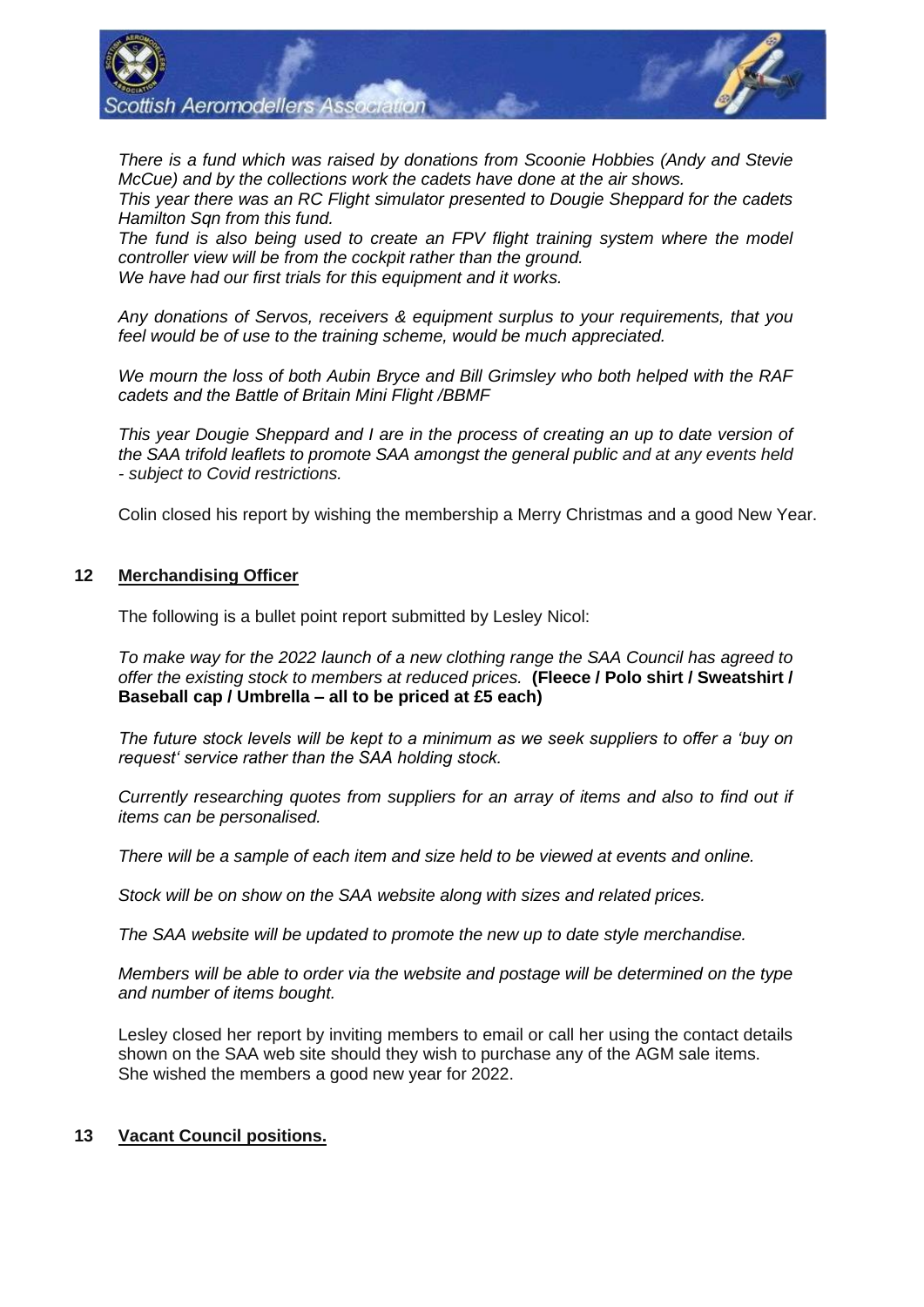

SMcD advised the members that a number of SAA Council posts remained available for volunteer support and as such no update reports were available from these roles.

He stated that, at the time of the AGM, the available roles were: Webmaster / Airtime Editor and CD Rep. He also informed the members that the current Club Liaison Officer (Carolyn Law) had not attended the past four Council meetings and had not made contact with any Council members to discuss her intentions. SMcD concluded that Carolyn no longer wished to undertake the function and this role should also now be considered as available. He also commented that the Club Liaison position was due for renewal this year.

## **14 AGM Approval of Accounts for 2020/21 year**.

SMcD advised the members that due to the changeover of Treasurer and the difficulties of obtaining bank access for RB there had not been sufficient time to allow the independent audit of the accounts prior to the AGM. An unaudited version had been submitted but would be withdrawn as it had been associated with Gordon Hunter and he had not agreed to this submission. The full professionally audited accounts would be released to the membership as soon as this becomes available. At that point members will be asked to review the accounts and a proposer and seconder approval will be sought.

#### **15 Election of Council Members**.

SMcD reviewed the previous AGM election details and determined that a number of Council roles were still within the two year appointment period and therefore the incumbents still had a further year before vacating the role.

He then announced that WJ had noted his intention to stand down as Secretary and that BL had offered to stand for election to that role. SMcD asked the members for a proposer and seconder to BL standing for election. Proposed by Bill Anderson Seconded by Wully Jack

The members attending the zoom meeting were asked to vote electronically. 22 votes cast - 20 approved / 2 abstained 91% approval - BL elected Secretary.

SMcD welcomed BL to his new role and thanked WJ for his 8 years service to the SAA Council.

WJ received thanks from a number of members of the Council with best wishes for his retirement from his Council duties.

SMcD requested volunteer applications for the Assistant Secretary role – no offers were forthcoming.

He then moved to ask that the role of Treasurer, currently manned by RB in a co-opted position should be ratified and RB was nominated for the elected Council role. Proposed by Ian Sutherland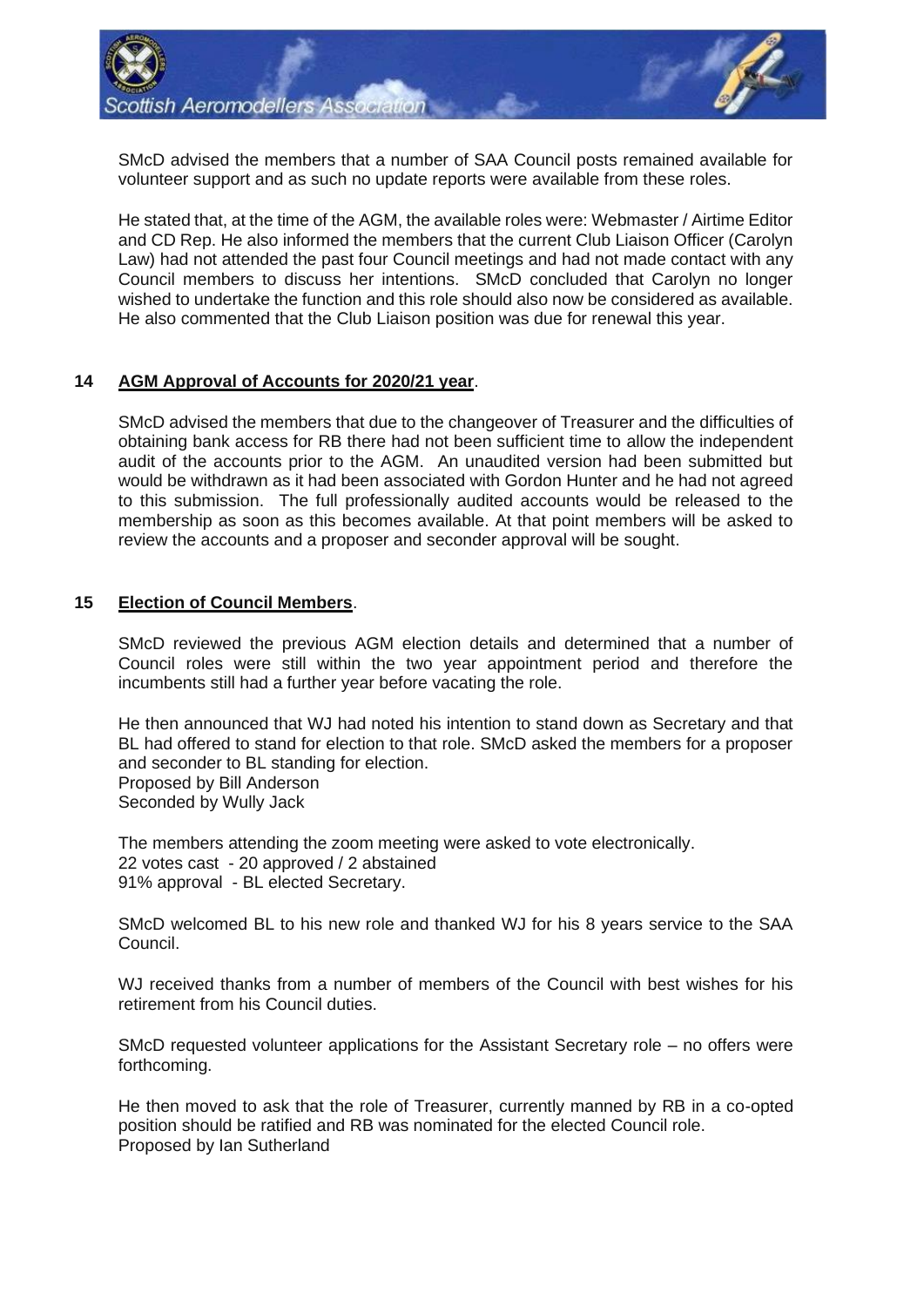

Seconded by Brian Barclay.

Members were invited to vote electronically. 20 votes cast – 18 approved / 2 abstained. 90% approval - RB elected Treasurer.

SMcD asked the existing Council members if they were happy to continue undertaking their current roles. All agreed to continue for 2022.

He then asked for nominations to undertake the role of Club Liaison Officer. - no volunteers were forthcoming.

Nominations were then asked for the Webmaster role, however no nominations were received.

The next role available was noted as CD Rep and nominations were invited – no applicants were received.

No nominations were received for the Airtime editor vacancy.

The 2022 SAA Council as elected is now as shown below:

- Vice chair / Safety Officer Dougie Sheppard *vchair@saaweb.uk* Secretary Bob Lemm *sec@saaweb.uk* Assistant Secretary *Post remains available* Treasurer **Richard Blanski** *treas@saaweb.uk*<br>
Membership Secretary Andy Anderson *memsec@saaweb.uk* Membership Secretary **Andy Anderson** PRO/ Youth Development Colin Nicol *info@saaweb.uk* Merchandising Lesley Nicol *weargear@saaweb.uk* Club Liaison *Post remains available* Competition Director *Post remains available* Airtime Editor *Post remains available* Webmaster *Post remains available*
- Chairman Steve McDonald *chair@saaweb.uk*

SMcD explained that this was not an ideal situation having several council vacancies still available as the workload would now require to be shared by a smaller number of volunteers.

He further explained that as these roles remained unallocated after the AGM election process had passed, any interested members could now only be co-opted to the role and could not be elected until the AGM in December 2022.

#### **16 Gaurdians Invitation to comment.**

SMcD invited the Guardians to provide comments on the activities of the SAA during the past year and the progress of the AGM.

TL questioned if Carolyn Law had contacted the Council to confirm her intention to stand down from her position as Club Liaison Officer.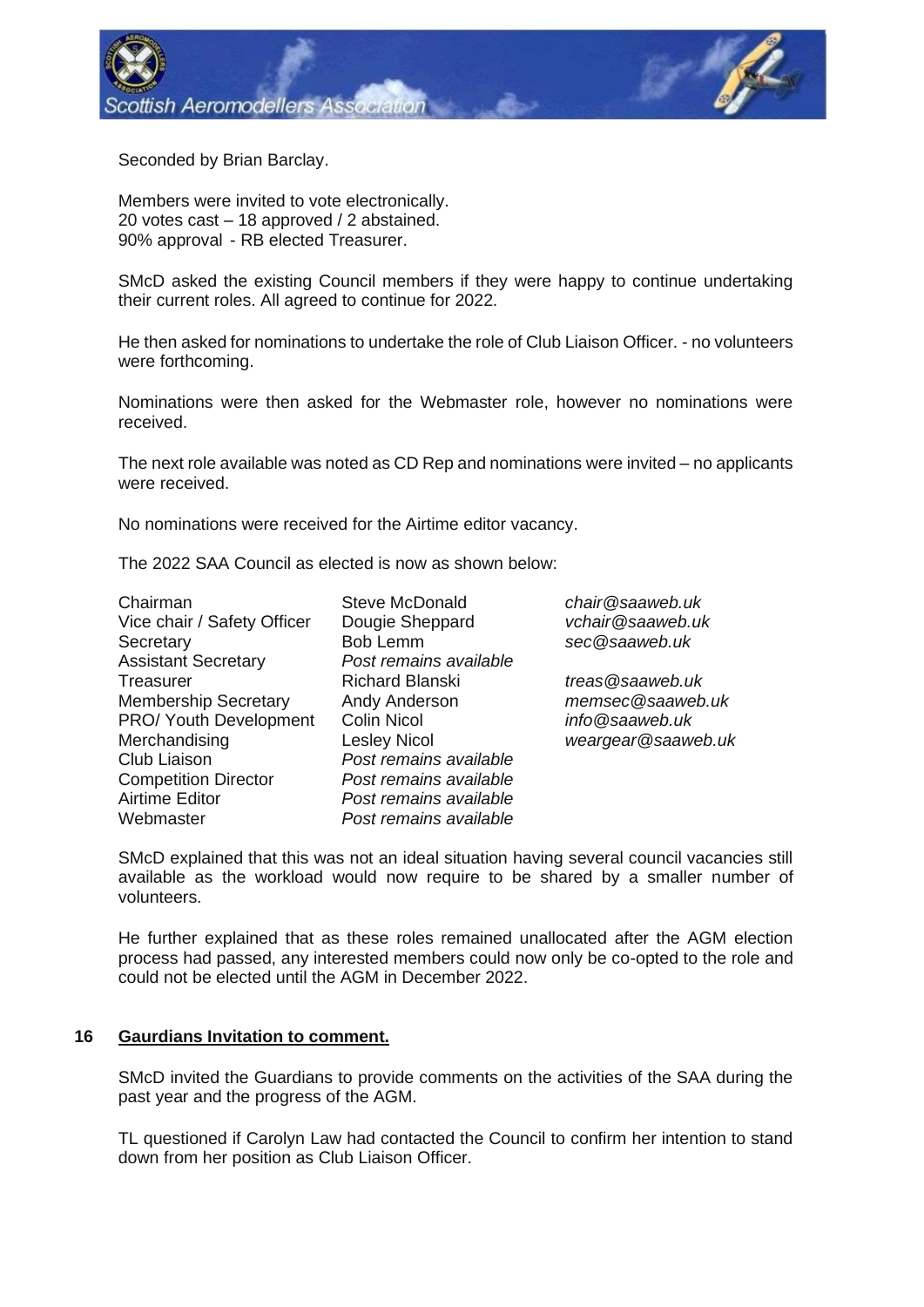

SMcD responded that no contact had been made to confirm either her standing down or her intention to continue and that her complete lack of contact and absence from several monthly council meetings was considered as her wish to have no further involvement with the SAA Council.

TL stated that he had heard a comment made that if a Council member failed to attend 3 meetings then they were considered 'out of post'. He continued by stating he could not find that ruling within the SAA Constitution. TL commented that if the ruling was incorrect then he considered that Council should endeavour to contact Carolyn to ascertain the reason for her absence which may possibly be due to personal matters and she may wish to continue in the role.

SMcD agreed to try to contact Carolyn to further discuss her intentions. **SMcD**

TL also commented on the provision of unaudited accounts to the AGM and the lack of information contained within. He did however acknowledge RB had only been co-opted to the role a short period of time before the AGM

A further point raised by TL related to the work undertaken by John Miller and the Safety committee in the re writing of the documentation required for the Article 16 application. TL stated that he had been asked to only 'review for comments' and not 'approve' the draft submissions created by the Safety committee and he stated he would have preferred to have sight of the original documentation received from the SAA following the rejection of the original submissions. He further commented that he was aware a 'checklist' had been provided by the CAA and he requested that he receive a copy of this information.

SMcD confirmed that he would forward to TL a copy of the 'checklist' provided by the CAA.**SMcD**

JM joined the conversation and provided an update of the documentation under review. He added that as Council members review the submissions, minor changes were being incorporated to improve the overall presentation of the final documents.

Ian Sutherland requested that SMcD send the CAA correspondences to his personal email address. SMcD confirmed he had amended his emailing list accordingly. **SMcD** No other comments were raised.

# **17 AOCB**

**17.1** SMcD – proceeded to read out an email received from Gordon Hunter in which he demanded that his name be removed from the submission of unaudited accounts provided to the membership prior to the AGM. Gordon considered this was a blatant misuse of his name as he had not been consulted prior to the accounting figures being released. Gordon insisted that the documentation be withdrawn and a public apology issued to him.

SMcD explained that RB had only recently taken over as Treasurer in September 21 and as Gordon had prepared all the accounts information prior to RB appointment it had been felt that Gordon should be credited with the work undertaken. However in hindsight he appreciated that Gordon should have been consulted and he agreed to withdraw the accounts and issue the apology as requested. **SMcD**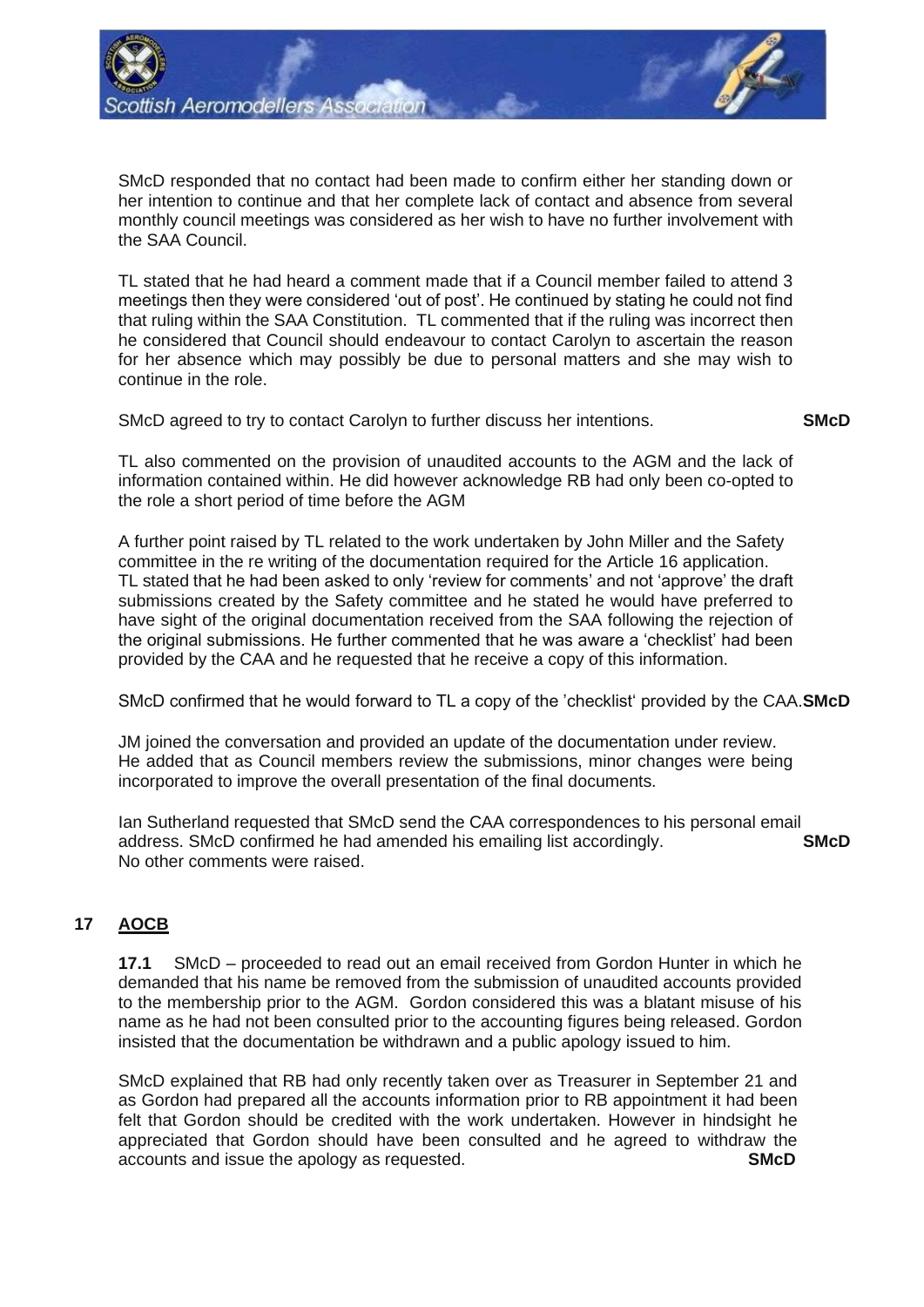

TL questioned an amount within the accounts which appeared to be transferred incorrectly.

SMcD responded by assuring TL that all accounting figures would be carefully checked and would be professionally audited before being resent to the membership.

**RB/SMcD**

SMcD confirmed with Gordon Hunter that he accepted the Council apology and he asked WJ to ensure the accounts which had been circulated were withdrawn. **WJ**

**17.2** SMcD read out a question from Bill Anderson - '*Will the active SAA Examiners be issued with an up to date Safety manual ? '*

SMcD confirmed that once the documentation had been accepted by the CAA, then copies would be made available to examiners and clubs. **BL**

DS added that, once approved, the complete Safety manual will be available online and as changes are made, the online version will be updated so that a current 'up to date' version will always be available to all members as an online document. **DS/BL**

TL questioned this option and stated that many members did not have access to a personal computer.

JM added that the provision of a hard copy to members has the potential to become out of date quickly and unless a system exists to provide updated hard copies the likelihood is that members will always be working with outdated documentation which is why the recommendation is to have an online version readily available.

SMcD confirmed that in a situation where a member does not have a PC, they can contact the SAA Council and an up to date copy will be provided to them.

DS confirmed that the document has a control sheet within the index to ensure updates are recorded and version control is maintained.

**17.3** SMcD read out a further question submitted by Bill Anderson - *'Will the SAA be doing the new DMARES test of 40 questions which last for 5 years and submit to CAA for approval ? '*

SMcD stated that this had been discussed at a previous Council meeting and in consultation with the CAA agreement had been reached that the SAA will use the existing CAA DMARES testing due that the expense and maintenance of setting up a stand alone system. Members pilot ID will be provided via the CAA system.

**17.4** Proposal received to amend the Constitution.

SMcD stated that a proposal to amend the geographical restriction to membership access had been received. The request is to allow applications from any modeller no matter where they reside. This would be in keeping with the current membership conditions applied to both the BMFA and the LMA.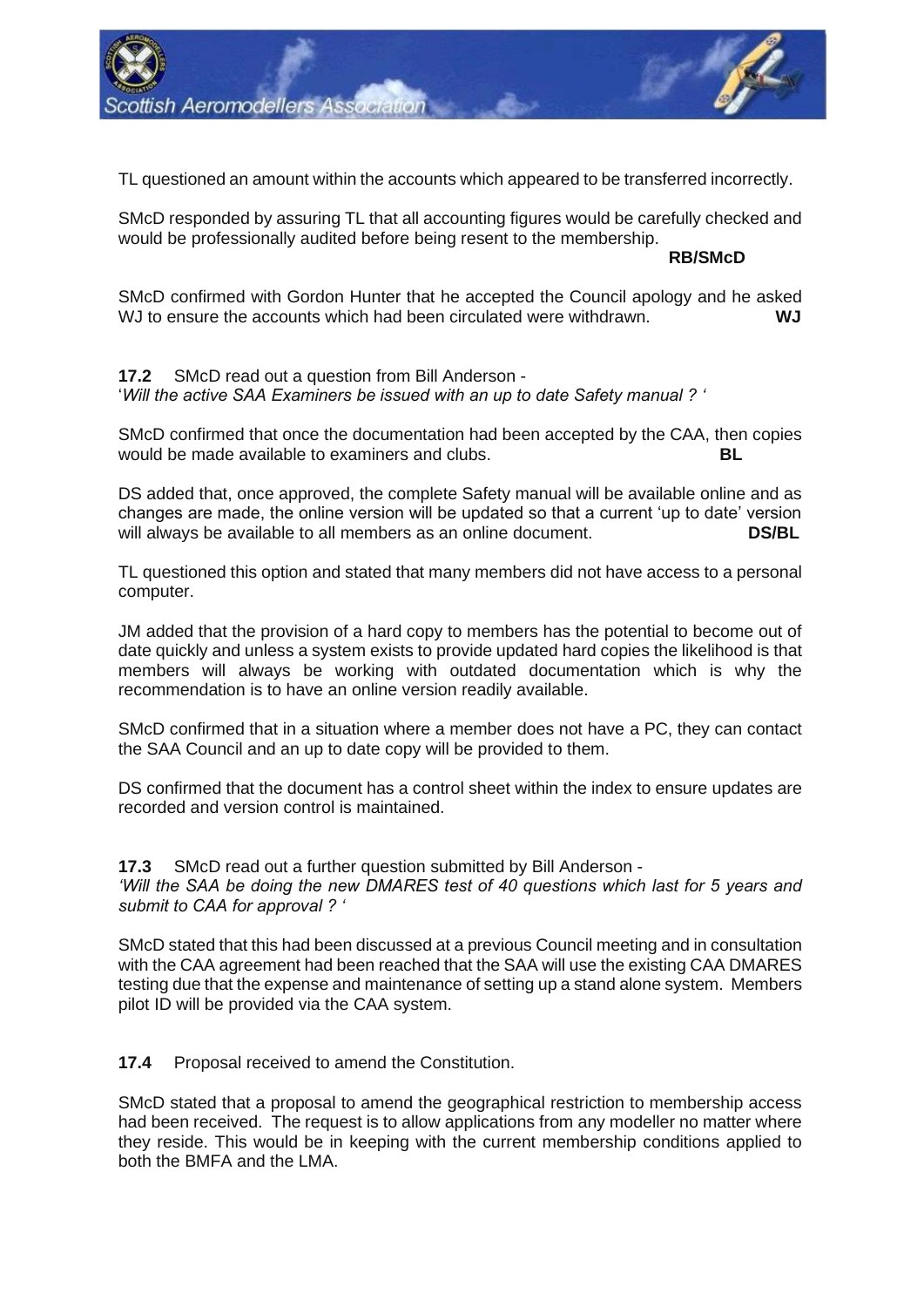

SMcD asked for a 'proposer' and 'seconder' to the request to remove the geographical restriction to SAA membership applications.

Ian Sutherland asked for clarification if the restriction to be removed referred to only within the UK or internationally.

SMcD confirmed the restriction being removed would permit international applications however the SAA insurance would only be valid within the UK.

Proposed - Ian Sutherland Seconded - Tom Love

Members were invited to vote on the proposal electronically: 21 members voted 94% approved / 6% abstained

SMcD declared the proposal carried and the constitution is to be amended to reflect the AGM decision. **SMcD/BL**

**17.5** Proposal to increase SAA membership fees.

SMcD explained the need to consider an increase to the cost of SAA membership fees as Insurance charges for 2020/21 had seen a substantial increase and whilst early indications suggested that the insurance increase for 2021/22 would not be so severe it was felt that, to offset this extra expense, an increase in membership fees would still be required.

SMcD further advised that a period of 7 or 8 years had elapsed since the SAA Council had last applied an increase to fees and even with the proposed increase they would still remain below those charged by the BMFA.

The proposed new fees would come into effect on  $1<sup>st</sup>$  January 2022 and members would be permitted to pay the current advertised rates for 2022 membership if paid before 31<sup>st</sup> December 2021.

The new membership fees are listed below:

| Full (Adult/Senior)                         | £32.00 |
|---------------------------------------------|--------|
| Junior Membership                           | £15.00 |
| <b>Family Membership</b>                    | £38.00 |
| Family Junior (included within above) £0.00 |        |

SMcD requested a 'proposer' and 'seconder' to the request to increase 2022 membership fees.

| Proposer | <b>Brian Barclay</b> |
|----------|----------------------|
| Coocodod | Doblomm              |

Seconded - Bob Lemm

Members were invited to vote on the proposal electronically:

72% approved 16% did not approve 13% abstained

SMcD declared the proposal as accepted by majority. **AA/BL**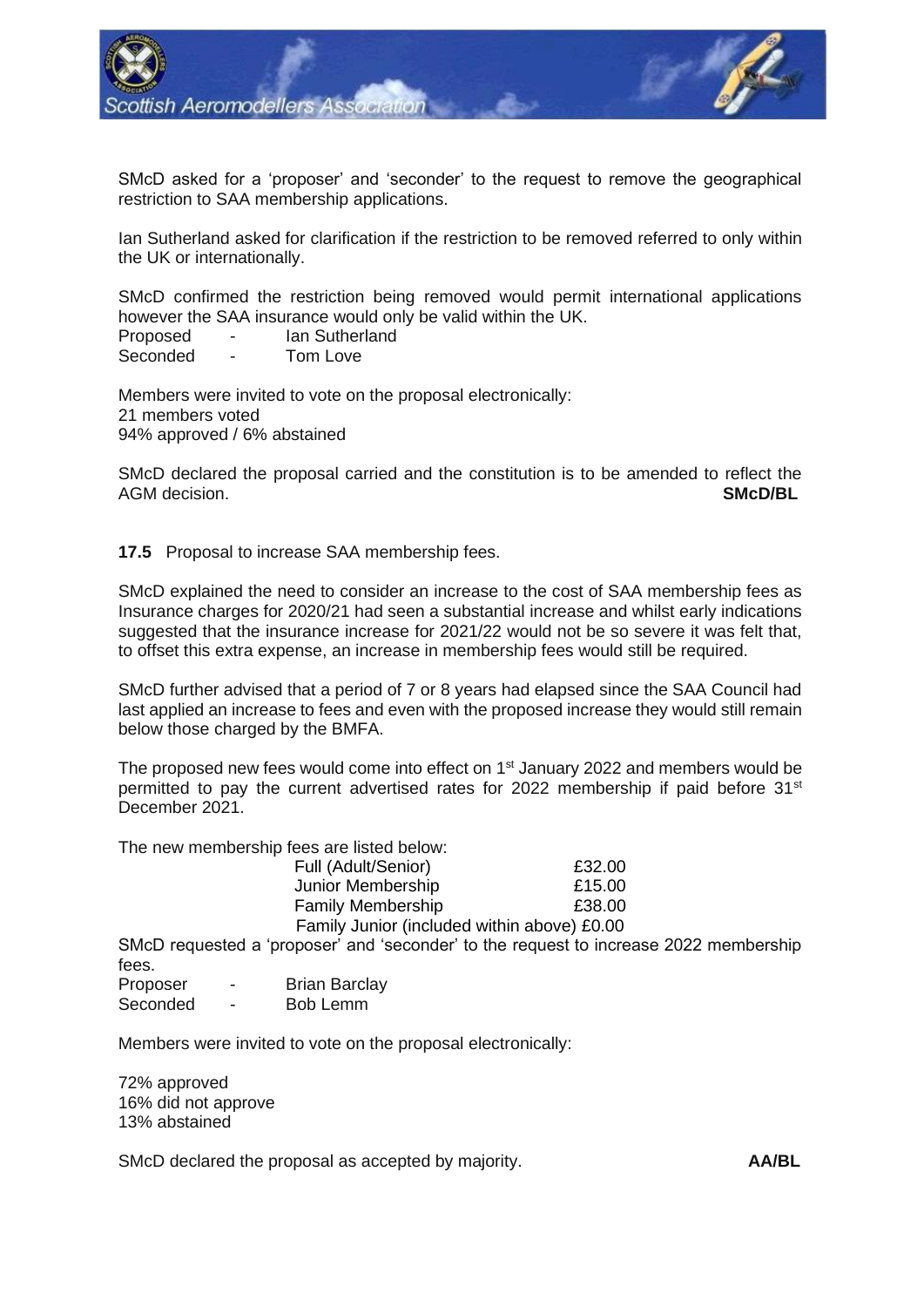

## **17.6** Further AGM questions

Bill Anderson asked *' When Article 16 is approved the test questions will need to reflect on this – so all SAA test questions will need to be changed to take in the legal changes.*'

SMcD passed the question to the Safety Officer DS.

DS stated that the majority of the CAA questions will relate to the DMARES test so any member undertaking an SAA flight test will already have been issued with a Pilot ID which is proof they have already passed the DMARES test. The SAA questions will be 'safety' orientated and will be at the SAA examiners discretion so the CAA changes should have little effect on the examiners testing.

## Question raised by David Kelly:

*' The SAA considers itself to be the 'sporting body' of model flying in Scotland, In order for any Association to be considered a 'Sporting' society, it must have a competitive element. I left Council in 2012 and suggested then that an all inclusive Scottish Nationals was a priority. We've heard about 'fly-ins' and Air shows today but have Council considered that the inclusive Scottish Nationals championship is a necessity, without it I fear the SAA exists merely as a flying society.?'*

SMcD responded by advising that this matter had been considered by the Council and that BL had commented on this during his presentation, however Council would require support for clubs in the sourcing of venue for event and the manpower to administer and manage a large scale event. He confirmed that a Scottish Nationals is being considered for 2022 ( Depending on Covid restrictions). **SMCD** 

#### Question raised by Euan Drysdale:

*' The SAA Insurance states that it is valid within the European Union and is not restricted to the UK ! '*

SMcD stated that he would require to check with the Insurer to confirm this, however Rob Buckley of LMA joined the discussion and stated that the LMA have the same Insurance policy and cover for members is for travelling abroad only and not if the member resides abroad. An example given is if a UK members travelled to Europe on holiday they are insured to fly, however if that member resides in Europe then the LMA(SAA) insurance does not extend to that scenario. **SMcD**

Question from Alistair Sutherland: *'Does the Insurance company charge per member covered?'*

SMcD responded that the Insurers base the rate charged on a block basis and take into consideration the numbers of members covered in previous years.

As the BMFA have a larger section of the UK population and subsequently a larger membership then they will be able to negotiate slightly different rates than those of the SAA. (Even though its the same Insurance company covering BMFA /SAA /and LMA).